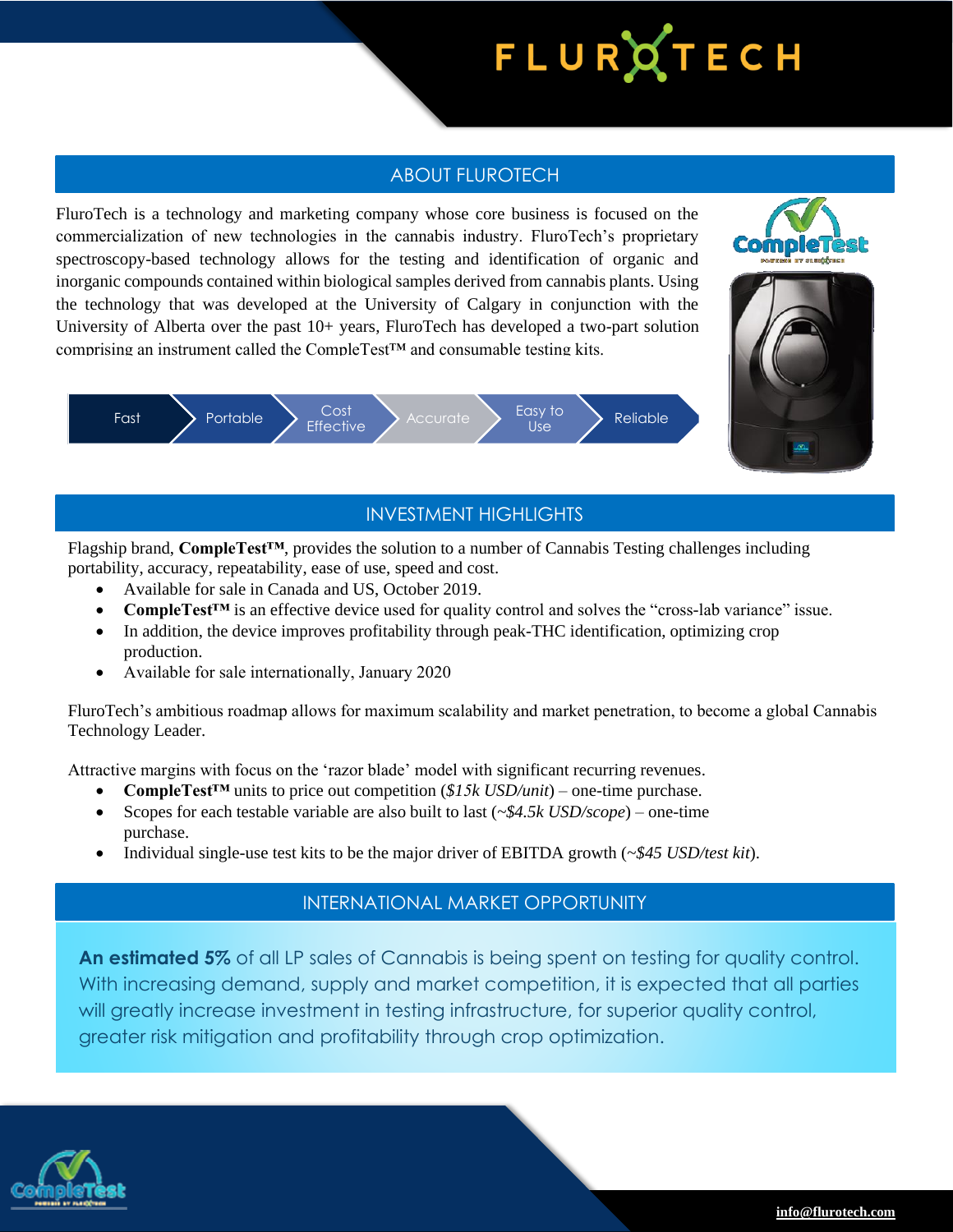# FLURQTECH

#### APPLICATIONS FOR GLOBAL MARKETS

FluroTech brings a range of value propositions to the marketplace with **CompleTest™,** whether it is composition and potency testing; testing for harmful pesticides, fungicides, and heavy metals, roadside and industrial testing, or introducing biomarking. Cultivators, processors, retailers and government agencies can all benefit from this device with confidence in accurate and reliable test results.



**Danny Dalla Longa, CEO & Co-Founder**: 35 years of experience in corporate finance and valuation.

**Dr. Elmar Prenner, CTO & Co-Founder**: 28 years of expertise in fluorescence spectroscopy. Holds two US patents on antimicrobial peptides and optic filters.

**Rex H. Kary, COO**: 38 years of marketing and finance experience with early stage companies.

**Curtis Smith, CFO**: Led the Finance team at a publicly traded company through transition to a globally recognized technology leader. Previously, guided a private company from conceptualization to a national brand leader. *FluroTech works hand in hand with some of the top* 

### *(in C\$ millions, except per share)* MANAGEMENT MARKET CAPITALIZATION

| Share Price (May 11, 2020)       | \$0.30  |
|----------------------------------|---------|
| <b>Basic Shares Outstanding</b>  | 54.2    |
| <b>Market Capitalization</b>     | \$16.3M |
| Options & Warrants               | 5.9     |
| Cash millions (Mar 31, 2020) CAD | \$1.8   |
| Enterprise Value                 | S4 7    |

| Ticker: TEST (TSX-V), FLURF (OTCQB) |                   |
|-------------------------------------|-------------------|
| 52-week hi / low                    | C\$0.06 / C\$0.38 |
| Insider Ownership                   | -33%              |

*regulatory and law enforcement bodies nationwide. CompleTest™ will set the new best-practice standard to help save costs, time and ultimately, LIVES of all those who need or enjoy safe cannabis products*